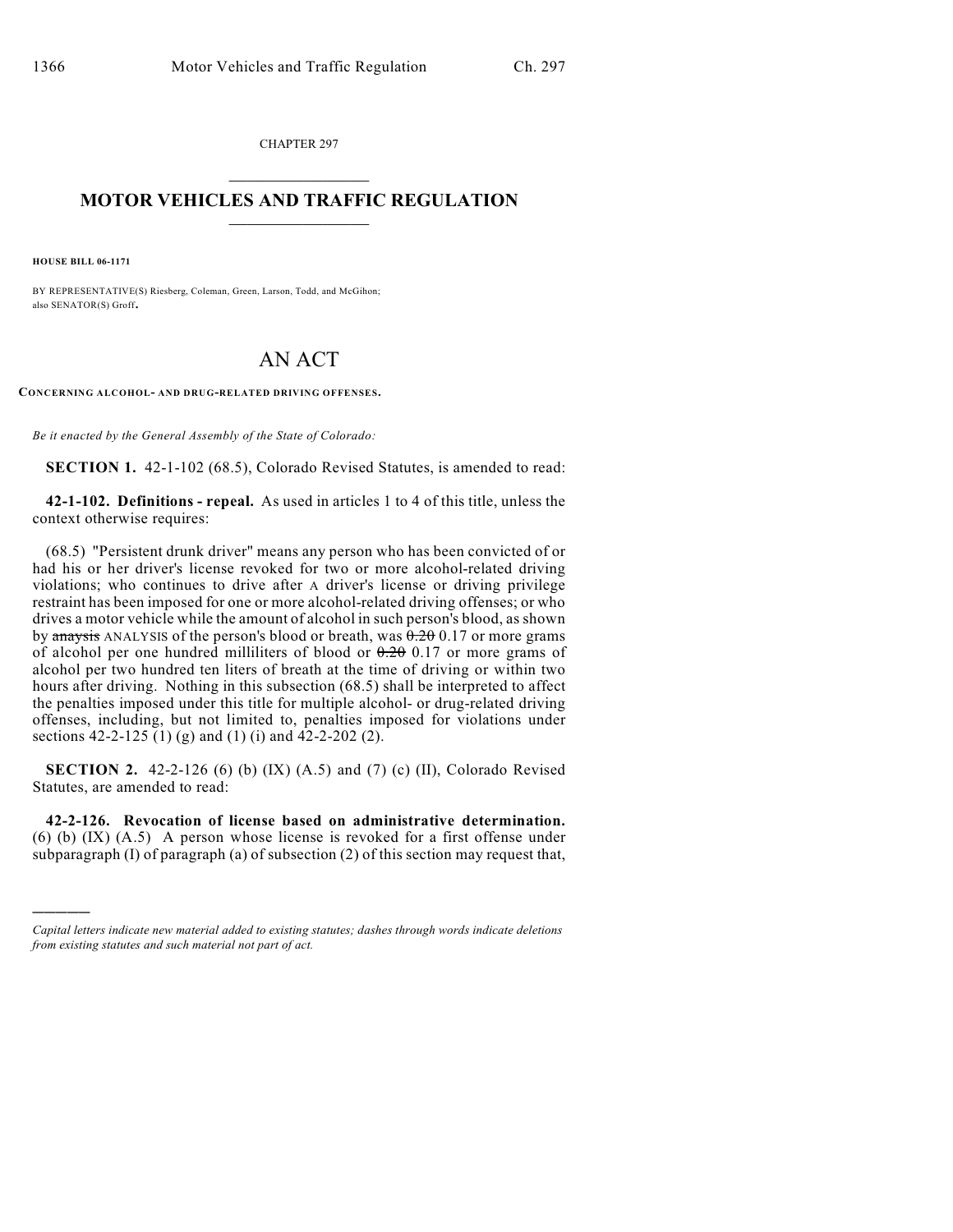in lieu of the three-month revocation, the person's license be revoked for a period of not less than thirty days, to be followed by a suspension period of such length that the total period of revocation and suspension equals six months. IF THE PERSON IS A PERSISTENT DRUNK DRIVER, AS DEFINED IN SECTION 42-1-102 (68.5), THE PROBATIONARY LICENSE SHALL BE CONDITIONED ON THE USE OF AN APPROVED IGNITION INTERLOCK DEVICE, AS DEFINED IN SECTION 42-2-132.5 (7) (a). THE TIME SERVED UNDER A PROBATIONARY LICENSE SHALL NOT BE CREDITED AGAINST ANY MANDATORY INTERLOCK RESTRICTION IMPOSED PURSUANT TO SECTION 42-2-132.5. If the hearing officer approves the request, the hearing officer may grant the person a probationary license that may be used only for the reasons provided in section 42-2-127 (14) (a).

(7) (c) (II) If the person was determined to be in violation of subparagraph (I) of paragraph (a) of subsection (2) of this section and the person had a blood alcohol level, as shown by analysis of such person's blood or breath, that was  $0.20017$  or more grams of alcohol per one hundred milliliters of blood or  $0.20017$  or more grams of alcohol per two hundred ten liters of breath at the time of driving or within two hours after driving; or if the person's driving record otherwise indicates a designation as a persistent drunk driver as defined in section 42-1-102 (68.5), the department shall require such person to complete a level II alcohol and drug education and treatment program certified by the division of alcohol and drug abuse pursuant to section 42-4-1301.3 before driving privileges may be restored.

**SECTION 3.** 42-2-127 (14) (a), Colorado Revised Statutes, is amended to read:

**42-2-127. Authority to suspend license - to deny license - type of conviction - points.** (14) (a) (I) If there is no other statutory reason for denial of a probationary license, any individual who has had a license suspended by the department because of, at least in part, a conviction of an offense specified in paragraph (b) of subsection (5) of this section may be entitled to a probationary license pursuant to subsection (12) of this section for the purpose of driving for reasons of employment, education, health, or alcohol and drug education or treatment, but: such individual

(A) If ordered by the court which THAT convicted the individual, THE INDIVIDUAL shall be enrolled in a program of driving education or alcohol and drug education and treatment certified by the division of alcohol and drug abuse in the department of human services; AND

(B) IF THE INDIVIDUAL IS A PERSISTENT DRUNK DRIVER, AS DEFINED IN SECTION 42-1-102 (68.5), ANY PROBATIONARY LICENSE SHALL REQUIRE THE USE OF AN APPROVED IGNITION INTERLOCK DEVICE, AS DEFINED IN SECTION 42-2-132.5 (7) (a), AND THE TIME THAT THE INDIVIDUAL HOLDS A PROBATIONARY LICENSE UNDER THIS SECTION SHALL NOT BE CREDITED AGAINST THE TIME THAT THE INDIVIDUAL MAY BE REQUIRED TO HOLD A RESTRICTED LICENSE PURSUANT TO SECTION 42-2-132.5.

(II) Such A probationary license ISSUED PURSUANT TO THIS SUBSECTION (14) shall contain any other restrictions as the department deems reasonable and necessary, shall be subject to cancellation for violation of any such restrictions, including BUT NOT LIMITED TO absences from alcohol and drug education or treatment sessions or failure to complete alcohol and drug education or treatment programs, and shall be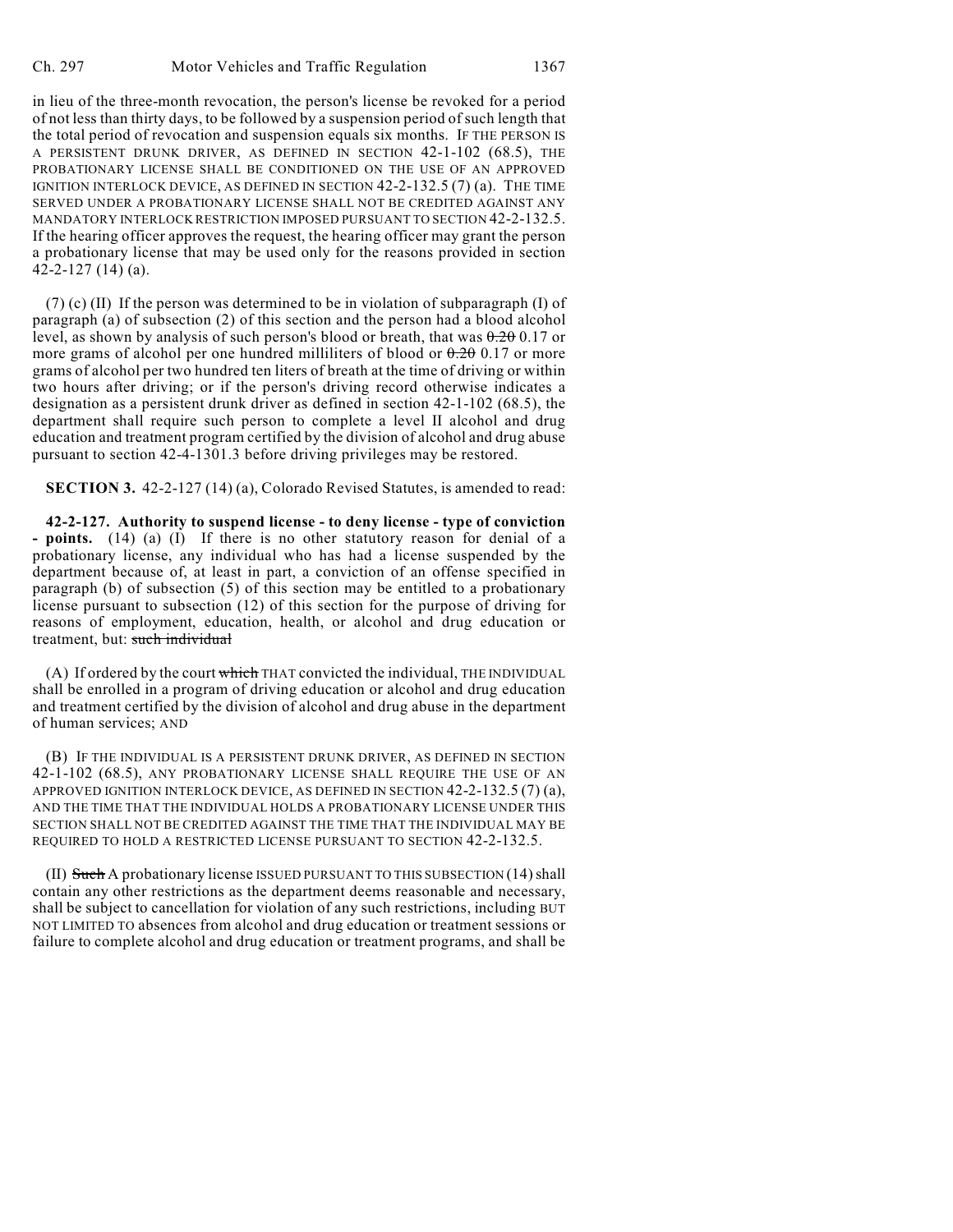issued for the entire period of suspension.

**SECTION 4.** 42-2-116 (6) (b) and (8), Colorado Revised Statutes, are amended to read:

**42-2-116. Restricted license.** (6) (b) Any person whose privilege to drive is restricted to the operation of a motor vehicle in which EQUIPPED WITH an approved ignition interlock device is installed pursuant to section 42-2-132.5 AS DEFINED IN SECTION  $42-2-132.5(7)(a)$ , who operates a motor vehicle other than a motor vehicle in which EQUIPPED WITH an approved ignition interlock device is installed or who circumvents or attempts to circumvent the proper use of an approved ignition interlock device commits a class 1 traffic misdemeanor.

(8) No court shall accept a plea of guilty to another offense from a person charged with a violation of subsection  $(6)(a)(b)$  of this section; except that the court may accept a plea of guilty to another offense upon a good faith representation by the prosecuting attorney that the attorney could not establish a prima facie case if the defendant were brought to trial on the offense.

**SECTION 5.** 42-2-132 (2) (a) (II) (B), Colorado Revised Statutes, is amended to read:

**42-2-132. Period of suspension or revocation.** (2) (a) (II) (B) If the person was determined to be in violation of section  $42-2-126$  (2) (a) (I) and the person had a blood alcohol level, as shown by analysis of such person's blood or breath, that was  $0.20$  0.17 or more grams of alcohol per one hundred milliliters of blood or  $0.20$  0.17 or more grams of alcohol per two hundred ten liters of breath at the time of driving or within two hours after driving; or if the person's driving record otherwise indicates a designation as a persistent drunk driver as defined in section 42-1-102 (68.5), the department shall require such person to complete a level II alcohol and drug education and treatment program certified by the division of alcohol and drug abuse pursuant to section 42-4-1301.3.

**SECTION 6.** 42-2-132.5 (1), Colorado Revised Statutes, is amended BY THE ADDITION OF A NEW PARAGRAPH to read:

**42-2-132.5. Mandatory and voluntary restricted licenses following alcohol conviction.** (1) The following persons shall be required to hold a restricted license pursuant to this section for at least one year prior to being eligible to obtain any other driver's license issued under this article:

(b.5) ANY PERSON WHOSE LICENSE HAS BEEN REVOKED PURSUANT TO THE PROVISIONS OF SECTION 42-2-126 WHEN THE PERSON'S BLOOD ALCOHOL LEVEL, AS SHOWN BY ANALYSIS OF THE PERSON'S BLOOD OR BREATH, WAS 0.17 OR MORE GRAMS OF ALCOHOL PER ONE HUNDRED MILLILITERS OF BLOOD OR 0.17 OR MORE GRAMS OF ALCOHOL PER TWO HUNDRED TEN LITERS OF BREATH AT THE TIME OF DRIVING OR WITHIN TWO HOURS AFTER DRIVING.

**SECTION 7.** 42-2-132.5, Colorado Revised Statutes, is amended BY THE ADDITION OF A NEW SUBSECTION to read: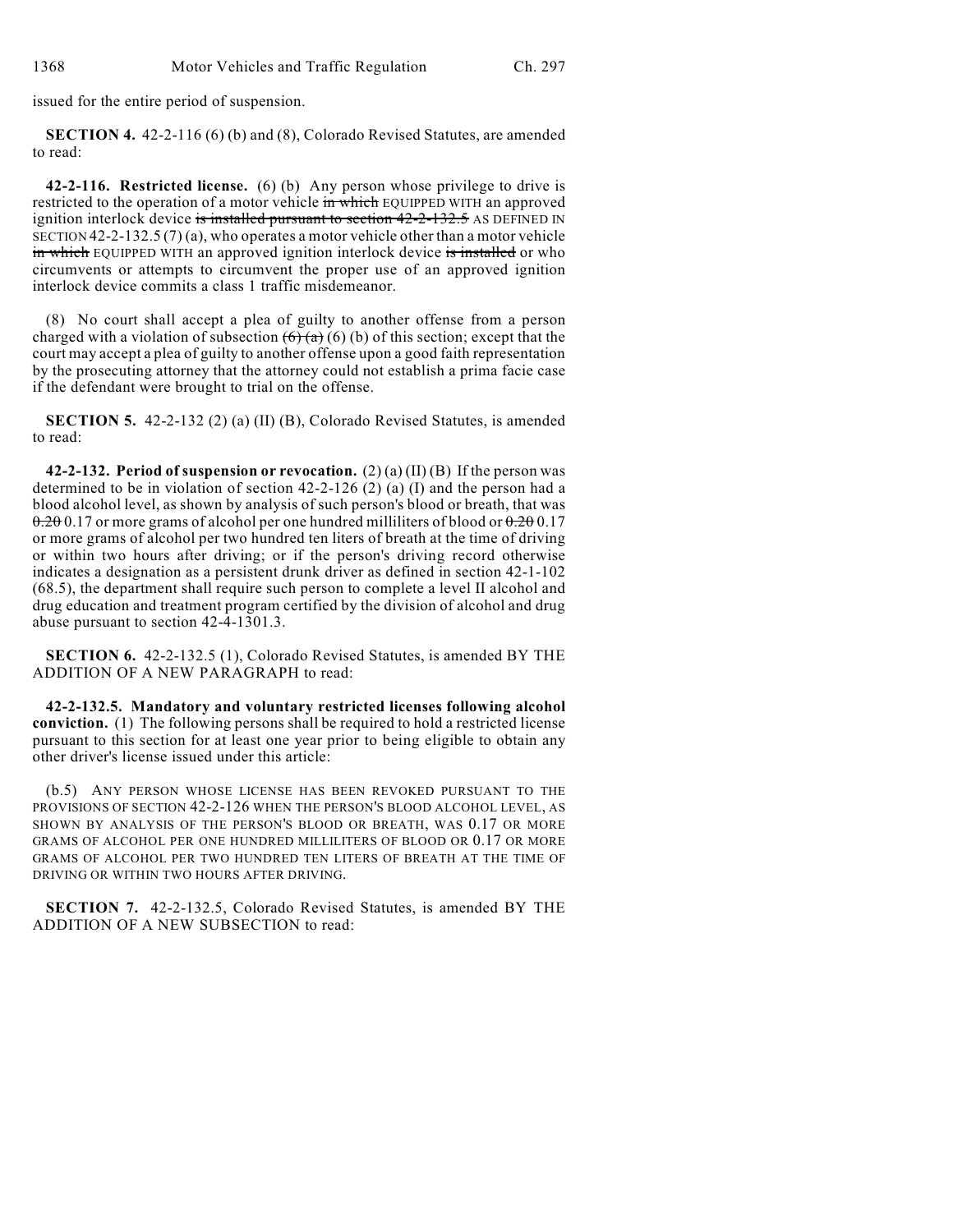Ch. 297 Motor Vehicles and Traffic Regulation 1369

**42-2-132.5. Mandatory and voluntary restricted licenses following alcohol conviction.** (1.8) AS SOON AS A PERSON MEETS THE CONDITIONS OF SUBSECTION (1) OF THIS SECTION, THE DEPARTMENT SHALL NOTE ON THE DRIVING RECORD OF ANY PERSON REQUIRED TO HOLD A RESTRICTED LICENSE UNDER THIS SECTION THAT THE PERSON IS REQUIRED TO HAVE AN IGNITION INTERLOCK DEVICE. A PERSON WHOSE DRIVING RECORD CONTAINS THE NOTATION REQUIRED BY THIS SUBSECTION (1.8) SHALL NOT OPERATE A MOTOR VEHICLE WITHOUT AN APPROVED IGNITION INTERLOCK DEVICE UNTIL THE RESTRICTION IS REMOVED PURSUANT TO THIS **SECTION** 

**SECTION 8.** 42-3-303, Colorado Revised Statutes, is amended to read:

**42-3-303. Persistent drunk driver cash fund - programs to deter persistent drunk drivers.** (1) There is hereby created in the state treasury the persistent drunk driver cash fund, which shall be composed of moneys collected for penalty surcharges under section  $42-4-1301$  (7) (d) (II). The moneys in such fund are subject to annual appropriation by the general assembly:

(a) To pay the costs incurred by the department concerning persistent drunk drivers under sections 42-2-126 (2.5) and 42-7-406 (1.5);

(b) To pay for costs incurred by the department for computer programing changes related to treatment compliance for persistent drunk drivers pursuant to section 42-2-144;  $\frac{and}{ }$ 

(c) (I) To support programs that are intended to deter persistent drunk driving or intended to educate the public, with particular emphasis on the education of young drivers, regarding the dangers of persistent drunk driving.

(II) The departments of transportation, revenue, and human services shall coordinate programs intended to accomplish such THE goals DESCRIBED IN SUBPARAGRAPH (I) OF THIS PARAGRAPH (c).

(d) ON AND AFTER JULY 1, 2007, TO PAY A PORTION OF THE COSTS FOR INTERVENTION OR TREATMENT SERVICES REQUIRED UNDER SECTIONS 42-2-125, 42-2-126,42-2-132,42-2-132.5, AND 42-4-1301.3 FOR A PERSISTENT DRUNK DRIVER, AS DEFINED IN SECTION 42-1-102 (68.5), WHO IS UNABLE TO PAY FOR THE REQUIRED INTERVENTION OR TREATMENT SERVICES.

**SECTION 9.** 42-4-1301 (7) (d) (II), Colorado Revised Statutes, is amended to read:

**42-4-1301. Driving under the influence - driving while impaired - driving with excessive alcoholic content - penalties.** (7) **Penalties.** (d) In addition to the penalties prescribed in this subsection (7):

(II) Persons convicted of DUI, DUI per se, DWAI, and habitual user are subject to an additional penalty surcharge of not less than twenty-five FIFTY dollars and not more than five hundred dollars for programs to address persistent drunk drivers. THE MINIMUM PENALTY SURCHARGE SHALL BE MANDATORY, AND THE COURT SHALL HAVE NO DISCRETION TO SUSPEND OR WAIVE THE SURCHARGE; EXCEPT THAT THE